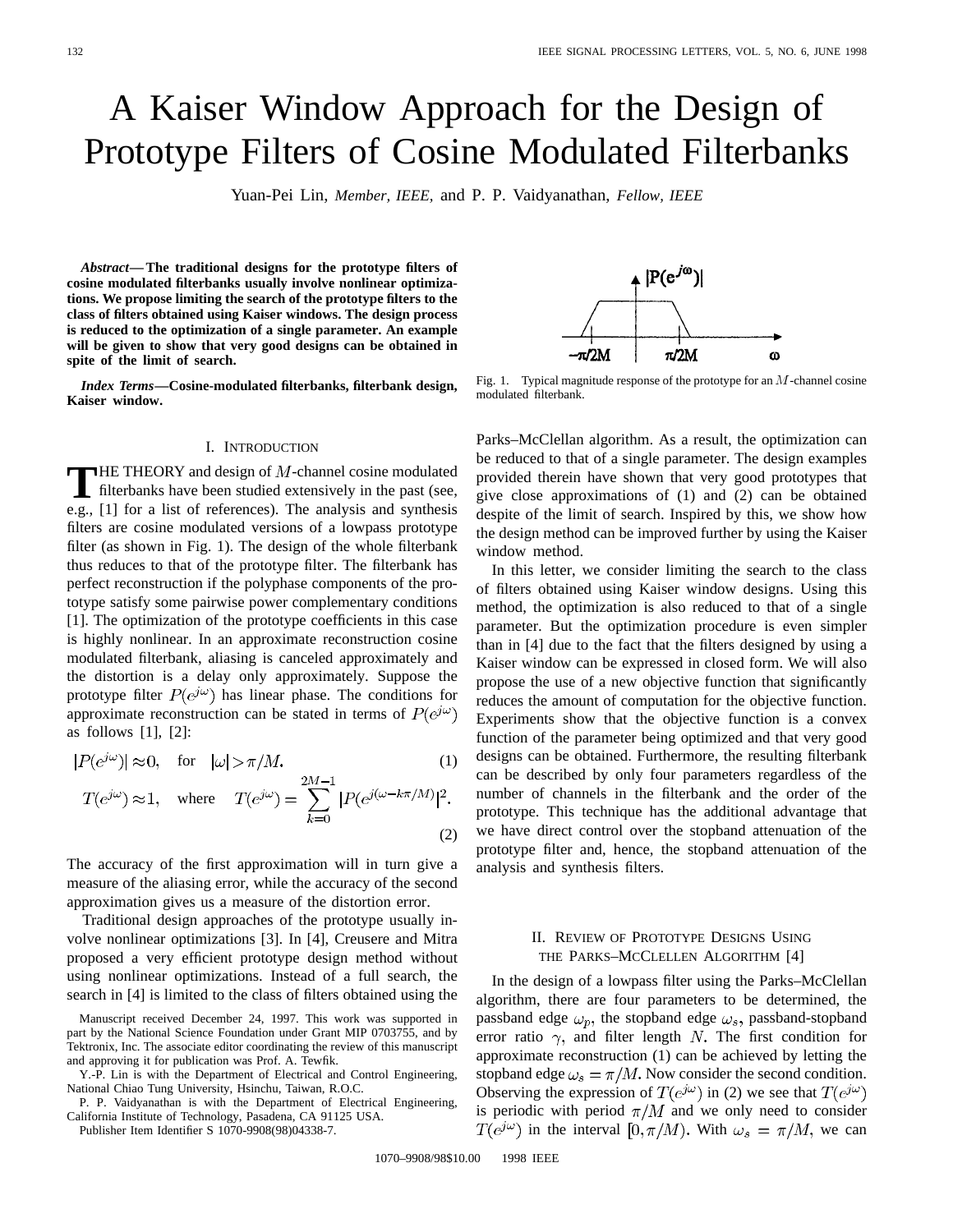approximate  $T(e^{j\omega})$  by  $T(e^{j\omega}) \approx |P(e^{j\omega})|^2 + |P(e^{j(\omega - \pi/M)})|^2,$ for Let (3)

For a given filter length  $N$  and an appropriately chosen passband-stopband error ratio  $\gamma$ , the passband edge  $\omega_p$  is optimized to minimize  $\phi$ . Such a search reduces the design to only the optimization of the passband edge  $\omega_p$ . Experimentally, the objective function  $\phi$  is shown to be a convex function of  $\omega_p$ in the interval  $[(\pi/4M), (\pi/M))$  [4].

## III. KAISER WINDOW APPROACH

A filter  $p(n)$  of length  $N+1$  designed through Kaiser windows is of the form [5]

$$
p(n) = h_i(n)w(n)
$$

where

$$
h_i(n) = \frac{\sin(\omega_c(n - 0.5N))}{\pi(n - 0.5N)}
$$

is the impulse response of the ideal filter with cutoff frequency  $\omega_c$  and  $w(n)$  is a Kaiser window. The window  $w(n)$  is defined by

$$
w(n) = \begin{cases} \frac{I_o(\beta)\sqrt{1 - ((n - 0.5N)/0.5N)^2})}{I_o(\beta)}, & 0 \le n \le N \\ 0, & \text{otherwise} \end{cases}
$$

where  $I_0(\cdot)$  is the zeroth-order modified Bessel function, which can be computed using

$$
I_0(x) = 1 + \sum_{k=1}^{\infty} \left( \frac{(0.5x)^k}{k!} \right)^2.
$$

The parameter  $\beta$  can be determined by the desired stopband attenuation [5]. So a filter designed using Kaiser windows can be specified by the three parameters  $\omega_c$ , N, and  $\beta$ .

Let us consider designing the prototype filter using Kaiser windows. Given a desired stopband attenuation  $A_s$  and an appropriately chosen transition bandwidth  $\Delta\omega$ , the order of the window  $N$  can be estimated by the following formula developed by Kaiser:

$$
N \approx \frac{As - 7.95}{14.36\Delta\omega/2\pi}.\tag{4}
$$

In this case, the window is completely determined. The cutoff frequency  $\omega_c$  is the only parameter left in the Kaiser window design. Now we can optimize  $\omega_c$  such that the objective function in (3) is minimized as in [4]. In what follows, we propose the use of a different objective function that is much easier to compute than that in (3).

Define a filter  $G(e^{j\omega})$  given by  $G(e^{j\omega}) = |P(e^{j\omega})|^2$ . Observe that the condition in (2) means that  $G(e^{j\omega})$  is a





Fig. 2. (a) Objective function  $\phi_{\text{new}}$  versus the cutoff frequency  $\omega_c$ . (b) Magnitude of  $P_0(e^{j\omega})$  (dB). (c) Zoom plot of (b) for the interval  $[0 \ 2\pi/M]$ . (d) Magnitude of  $T(e^{j\omega})$ . As  $T(e^{j\omega})$  is periodic  $\pi/M$ , only the part in the interval  $[0 \pi/M]$  is shown.

approximately a Nyquist  $(2M)$  filter. That is to say,  $g(2Mn)$ is approximately  $(1/2M)\delta(n)$ , where  $\delta(n)$  is given by

$$
\delta(n) = \begin{cases} 1, & n = 0, \\ 0, & \text{otherwise.} \end{cases}
$$

Using this, we can choose a simpler objective function

$$
\phi_{\text{new}} = \max_{n,n \neq 0} |g(2Mn)|. \tag{5}
$$

We can adjust the parameter  $\omega_c$  to find the best  $p(n)$  that yields the smallest  $\phi_{\text{new}}$ . Experiments show that  $\phi_{\text{new}}$  is a convex function of  $\omega_c$ . Very good design can be obtained, as will be demonstrated in the next section.

## IV. DESIGN EXAMPLE

We use the proposed Kaiser window approach to design a cosine modulated filterbank with specifications similar to that of a Motion Pictures Expert Group (MPEG) audio coder. In